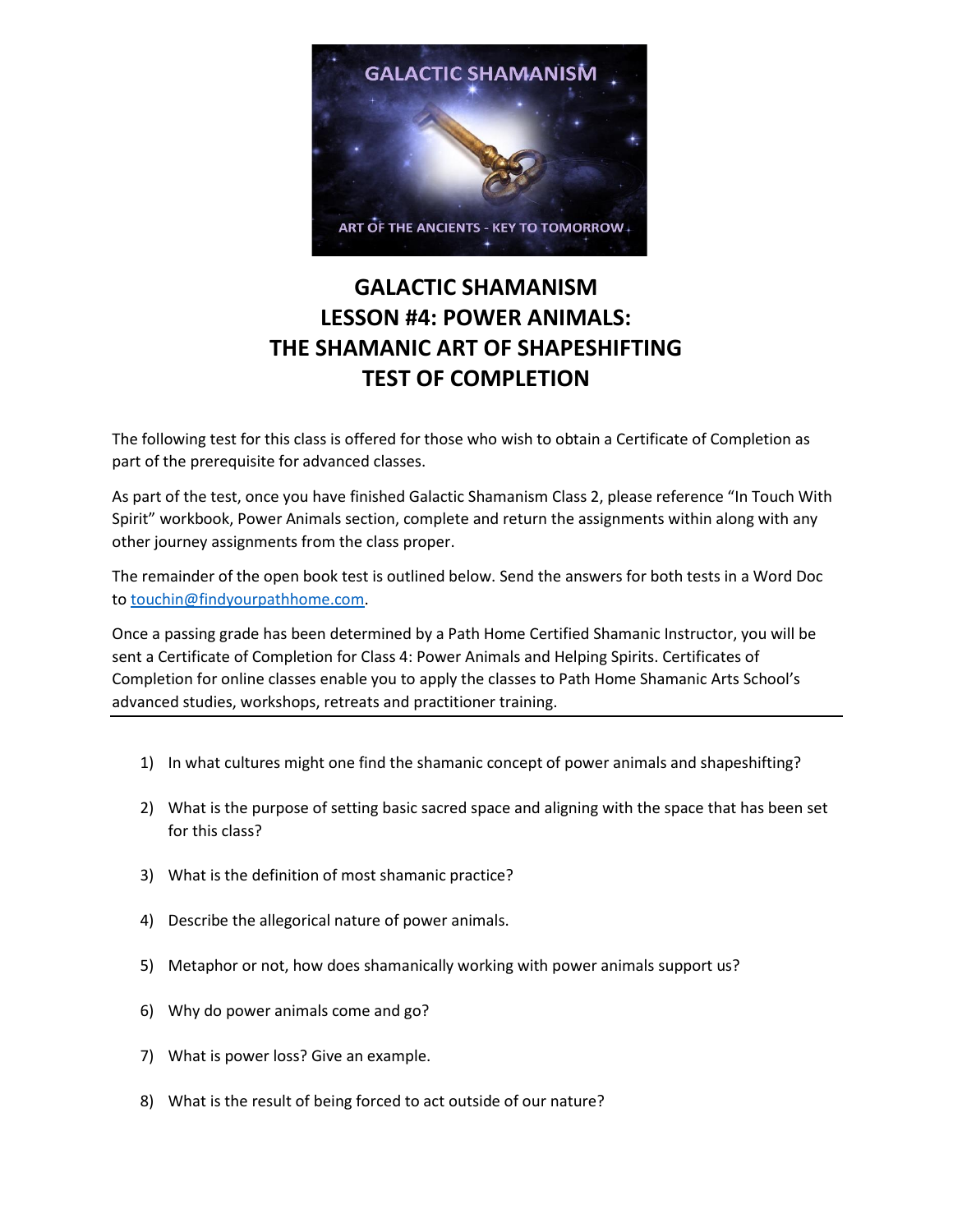- 9) What is one way to discover the nature of power loss? Explain.
- 10) Is there a relationship between power animals and the behavior of live animals? Explain.
- 11) How does one interpret the messages of power animals who come in the flesh?
- 12) How is our personal interpretation of the physical world achieved?
- 13) Frequency is not random. Why? Explain.
- 14) What is the importance of standing in our true nature?
- 15) What affects the frequencies of the planet?
- 16) How are the energetics of life interconnected?
- 17) What is the effect of frequency change and how do these shifts manifest in ordinary reality?
- 18) What have shaman used to accurately read the currents of life? What are other methods to do so?
- 19) Explain the difference between what we consider to be physical reality, and what it actually is.
- 20) Explain the holographic nature of reality.
- 21) Explain how the electromagnetic field is created by the Earth and by the human heart. How does this relate to nature?
- 22) What happens when one electromagnetic, or toroidal, field crosses that of another?
- 23) Define X-Points.
- 24) When we engage in ceremony, what happens when we align the human electromagnetic field with that of the earth? What creates the electromagnetic field? How does this relate to navigating X-Points?
- 25) Why do we need a heart connection with our power animals?
- 26) How do we energetically interact with the Earth's electromagnetic field at the quantum level?
- 27) How does the frequency of the power animal for each direction help us? Explain.
- 28) What is triangulation? How is it useful?